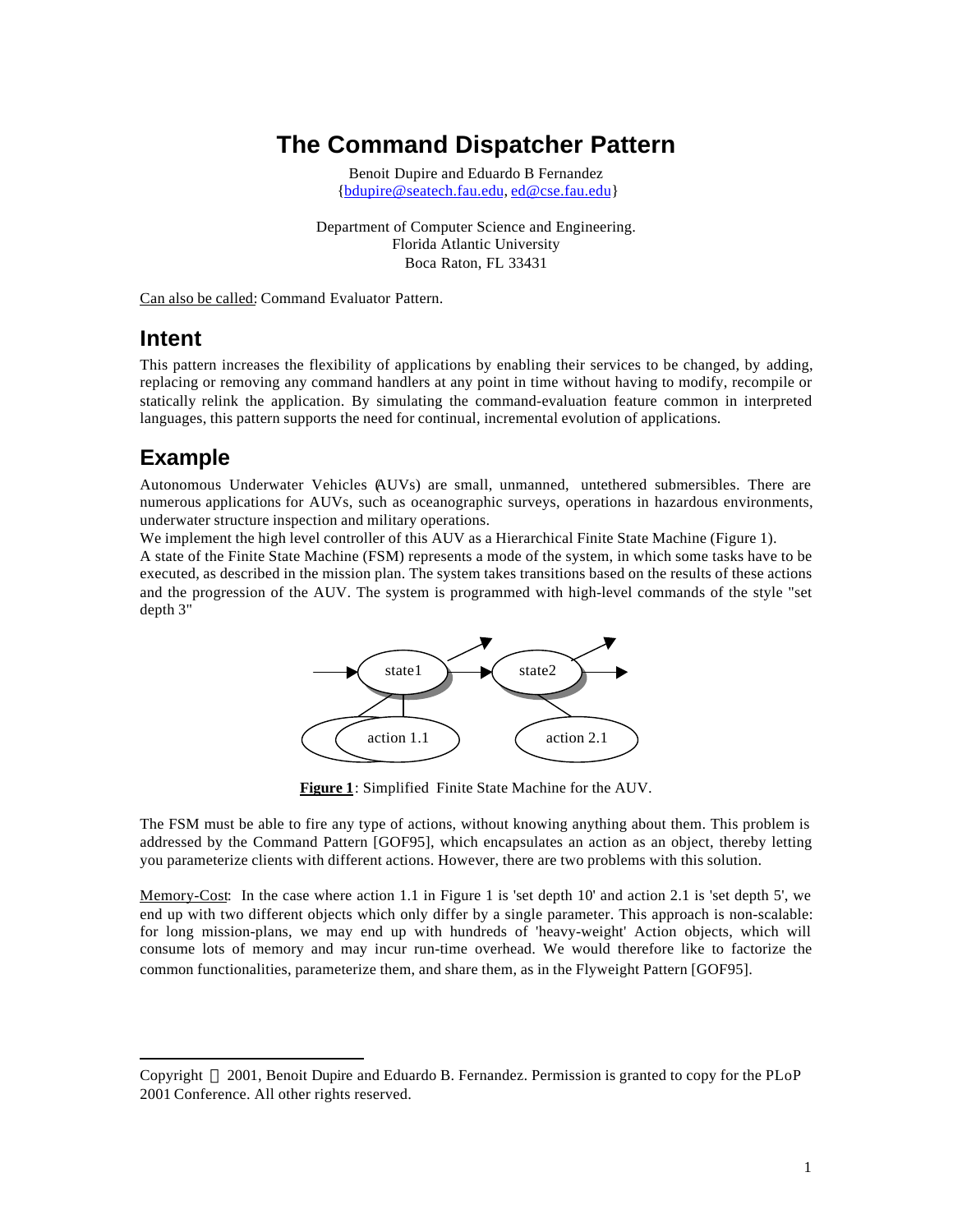Limited Flexibility: The command pattern addresses design problems encountered in user interface toolkits in which objects such as buttons carry out a request in response to user input. A button object has a reference to the Action object to fire. If you want to add a new button, or a new functionality for a button, you have to modify the program, and recompile everything. This is not convenient in an embedded realtime system: the design of the architecture has to be developed so that new functionality can be added and included into the software without modifying the code or recompiling it. We want to be able to add new payloads to the AUV, so the software needs to cope with change, and has to be able to evolve along with the needs. There should be no need to stop the mission to update, remove or add a new 'Action Handler' component and there should be no installation to do to benefit from the plug-ins downloaded through Radio Frequency communication.

The 'Command Dispatcher Pattern' describes how to satisfy all these requirements, and to increase the flexibility and the reuse of the system (Figure 2). An Action-Request object is an object that both encapsulates the identity of the action we want to fire and the parameters for this action, i.e. the extrinsic state of the action to undertake. In other words, an Action-Request object is a representation of the action to undertake, which is identified using a key, possibly a string such as 'set\_depth'. An Action-Handler is the object that knows how to perform a particular action, and is passed the parameters at run-time. It is therefore a shared object that can be used in multiple contexts simultaneously. The Command-Dispatcher is the object that links the Action-Request to the appropriate Action Handler object. It has a dictionary that contains a reference to all the registered Action-Handlers. The Command-Dispatcher uses the Action-Request's key to find the right entry and dispatches the appropriate Action-Handler. The Action Handler can then perform the requested action.



**Figure 2:** Execution of the Command Dispatcher

This approach allows us to parameterize a State object by an action to perform, but also allows us to parameterize the action to perform and to share it.

Moreover, as the request and the processing are decoupled, they are independent. We are able to add new Action-Handlers to the application, because we can register some new (key, Action Handler) pairs with the Command-Dispatcher, so that this latter one can dispatch new Action Handlers. We can also remove some keys, or just replace the Action Handler to which a key was associated with with another Action-Handler. We bind a name to a function and this binding can be changed dynamically.

The State object triggers an Action Request object, without knowing anything about the actions that will be performed by the customized-side of the application that handles the request. The request that is issued can even be not registered yet with the command dispatcher object. Not only the state does not know about the Action it requests, but the Action-request itself does not know how it will be interpreted by the commanddispatcher. This adds a lot of flexibility.

We just want to have the dynamics provided by the eval' or the 'exec' commands in the functional programming formalism. In an interpreted programming language with functional programming capabilities such as Python, this could be done in this way: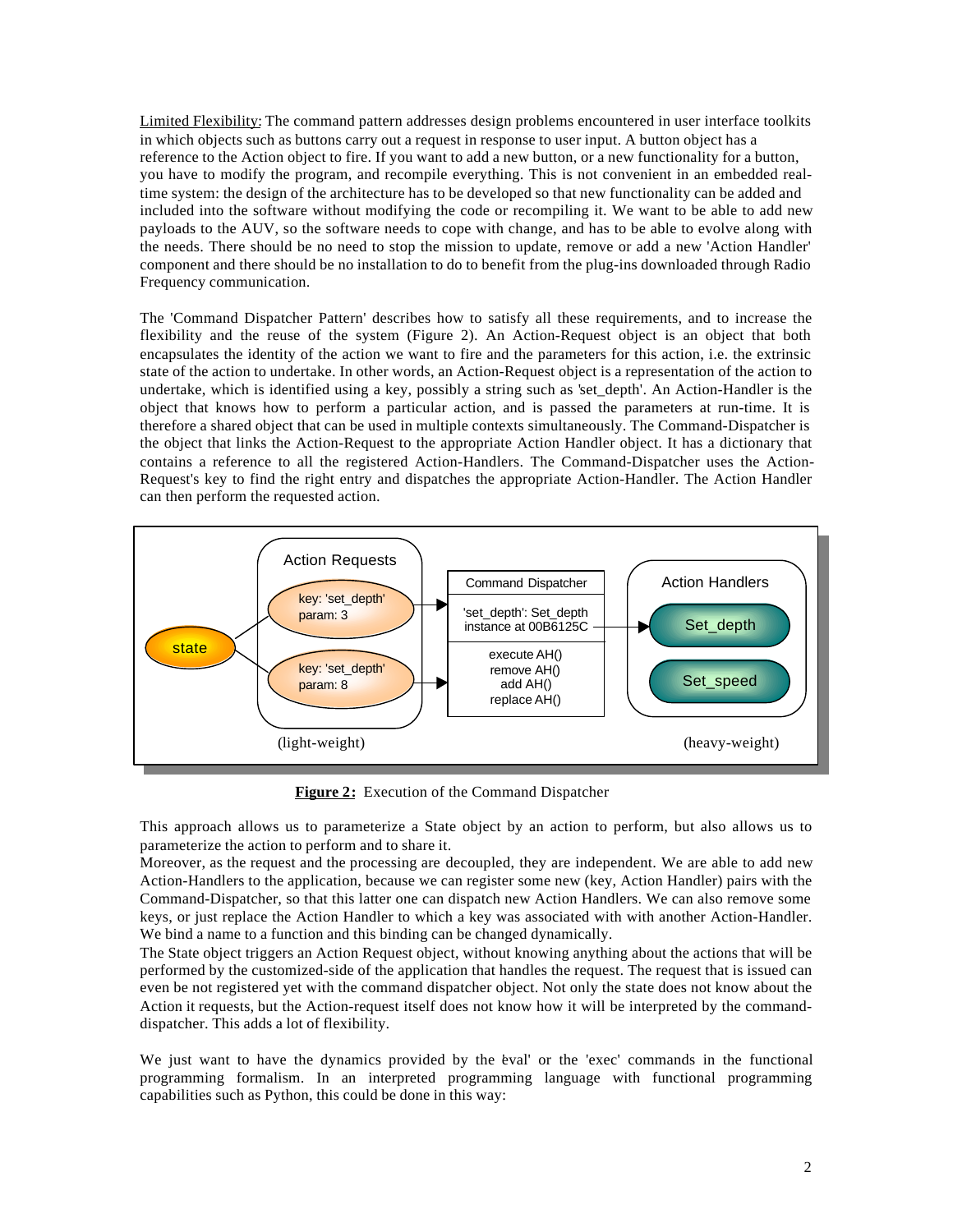| $\gg$ def set depth(a):<br>print 'Desired Depth:', a | # definition of the Action-Handler                 |  |
|------------------------------------------------------|----------------------------------------------------|--|
| $\gg$ command='set_depth(3)'                         | # definition of the request object (string)        |  |
| $\gg$ exec(command)                                  | # calling the interpreter and evaluate the command |  |
| Desired Depth: 3                                     | $#$ processing                                     |  |

The first instruction just binds a name to a function object. This binding can be changed at any point in time: we can rebind the name to any other function object.

## **Context**

Applications in which we want to parameterize objects with actions to be performed, parameterize the actions themselves, and share them. The request is independent of its processing and the application dynamically links the command to the command handlers. The application has to dynamically support new or improved command handlers.

# **Problem**

As systems confront changing requirements, they must change as well. Successful systems face unrelenting pressure to change. This pressure comes from defect repair, hardware evolution, operation system evolution, market competition, increasing user sophistication, etc.. It is impossible to predict and cope with these forces in a front-loaded fashion. The system must be able to address these forces. It should be possible to tailor the system to meet the user's need and to integrate new components which add some new functions in the software, or replace old ones.

The Object Oriented paradigm becomes uncomfortable when dealing with problems that are more naturally seen as function requests than as operations on objects. These one-shot behaviors do not seem to belong in the interface of any class. On the other hand, functional programming allows for some very elegant solutions: it treats functions and lambdas as objects that could be assigned to variables. Interpreted languages allows the construction and the interpretation of such functions at run-time. Languages such as Python, Ruby, etc., that mix both paradigms and are interpreted at the same time, are able to combine both programming styles in an easy way. In Python, for example, functions and classes are first class-objets which can be constructed and evaluated at run-time. However, evoking the interpreter at run-time is expensive and may not be suitable to every application. Also, this option is not available for compiled OO languages.

Implementing problems elegantly solved using interpreted languages functionality can be rather difficult in more strict compiled languages that do not offer these nice features. The overall goal of this pattern is to find an equivalent to the command-evaluation feature offered by interpreted languages in the OO paradigm, to be able to cope with changing requirements and software evolution.

# **Forces**

- *Integrating new or improved command implementations at run-time*: The Command-Dispatcher Pattern does retain the dynamics that an interpreted language offers. It supports the dynamic integration of new or improved command implementations with minimal effort. In particular, it allows to bind a name to a new command implementation and thus make it callable. In other words, the system is extensible and mutable [Foo95]: existing behaviors can be changed, new behaviors can be added (such as 'set sonar'). The software is dynamically reconfigurable. The implementation of any command might be changed without recompilation or reinstallation of any part of the system.
- *Share command handlers to allow their use at fine granularities without prohibitive cost:* Adding some new commands to the system won't affect much the amount of memory resources needed if these commands can be replaced by relatively few shared objects once extrinsic state is removed.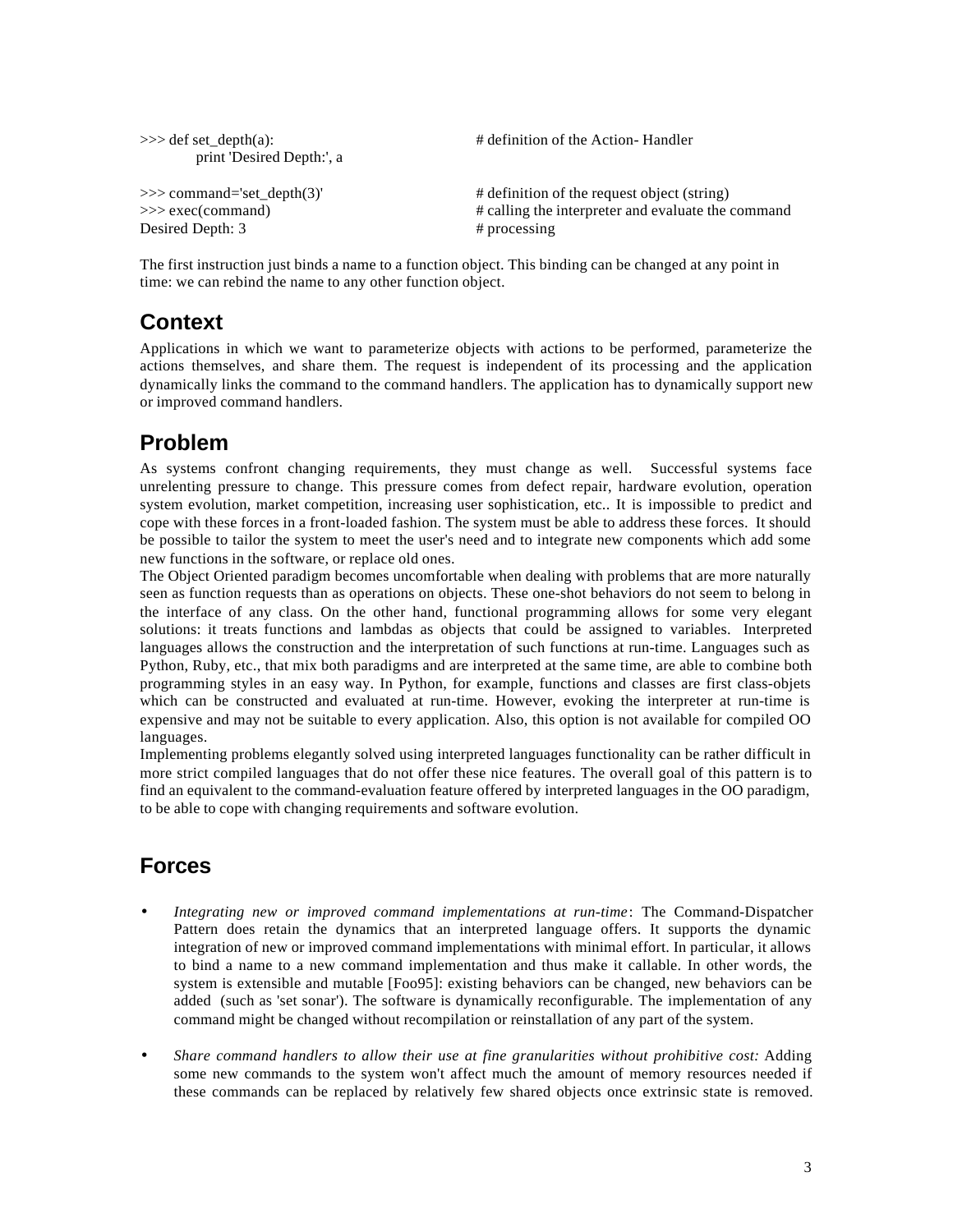Thus, the system can use an apparent large number of objects and effectively use far less because they are shared. The system is hence scalable and does not have high storage costs.

## **Solution**

For each different type of command that can be invoked, introduce a separate command-handler that implements a specified interface. Command handlers can be registered and removed at run time just by providing a name for the registration, independently of the application.

In other words, we provide a way to change the commands-handler associated with a particular command. An interface is provided which allows to modify the linking between a command and a command-handler. This interface is different from the interface through which the system is normally used. It can be thought of as a way of getting under the hood, when necessary.

When the application now issues a command, it notifies the Command-Dispatcher with the name of the command, and this one dispatches the command handler(s) which was associated with this command, so that it can perform the requested command. This allows the decoupling of the dispatching mechanism from the application-specific processing of the command.

As in the 'exec' or 'eval' commands supported by interpreted languages, the system must be able to trigger a command without knowing anything about the requested actions nor about its processing. All requests are identified with a key, possibly a string, and also encapsulate some parameters. The application then evaluate the request and dynamically dispatches it to the corresponding command-handler at run-time, along with the parameters. We decouple here three functions: the client that triggers the command, the command, and the processing of the command.

## **Structure**

An *invoker* (such as a state object of the FSM in the above example) has a list of commands that are to be executed at some point of the application. This list of commands is represented by an aggregation.

The objects of class *Command* represent requests that have to be processed. Each *command* object encapsulates a key (possibly a string). This key can be thought as an ID for this command. It identifies the command so that the appropriate command handler can be fired by the Command-Dispatcher when the latter evaluates the key. The command object also encapsulates the parameters to be passed to the command-handler object to perform the request. These parameters are the extrinsic state of the commandhandler.

A *Command-handler* specifies an interface consisting of one or more hook methods [GOF95]. These methods represent the set of operations available to process application-specific command requests that may occur. Common operations include initializing and running the command-handler.

*Concrete command-handlers* specialize the command handler and implement a specific operation that the application offers. Each concrete command-handler is associated with some commands that identify the operation to perform within the application. In particular, concrete command handlers implement the hook method(s) responsible for processing the requests.

Application developers are thus responsible for implementing the concrete command handlers. These concrete command handlers can be registered or removed dynamically by just adding libraries or modules at run-time.

The *Command-dispatcher* defines an interface that allows dynamic registration or removal of command handlers. It acts as an administrative entity that manages the linking of commands to the appropriate Command Handlers. To register a new Command-Handler, the command-dispatcher is called by the client with a reference to this new command-handler.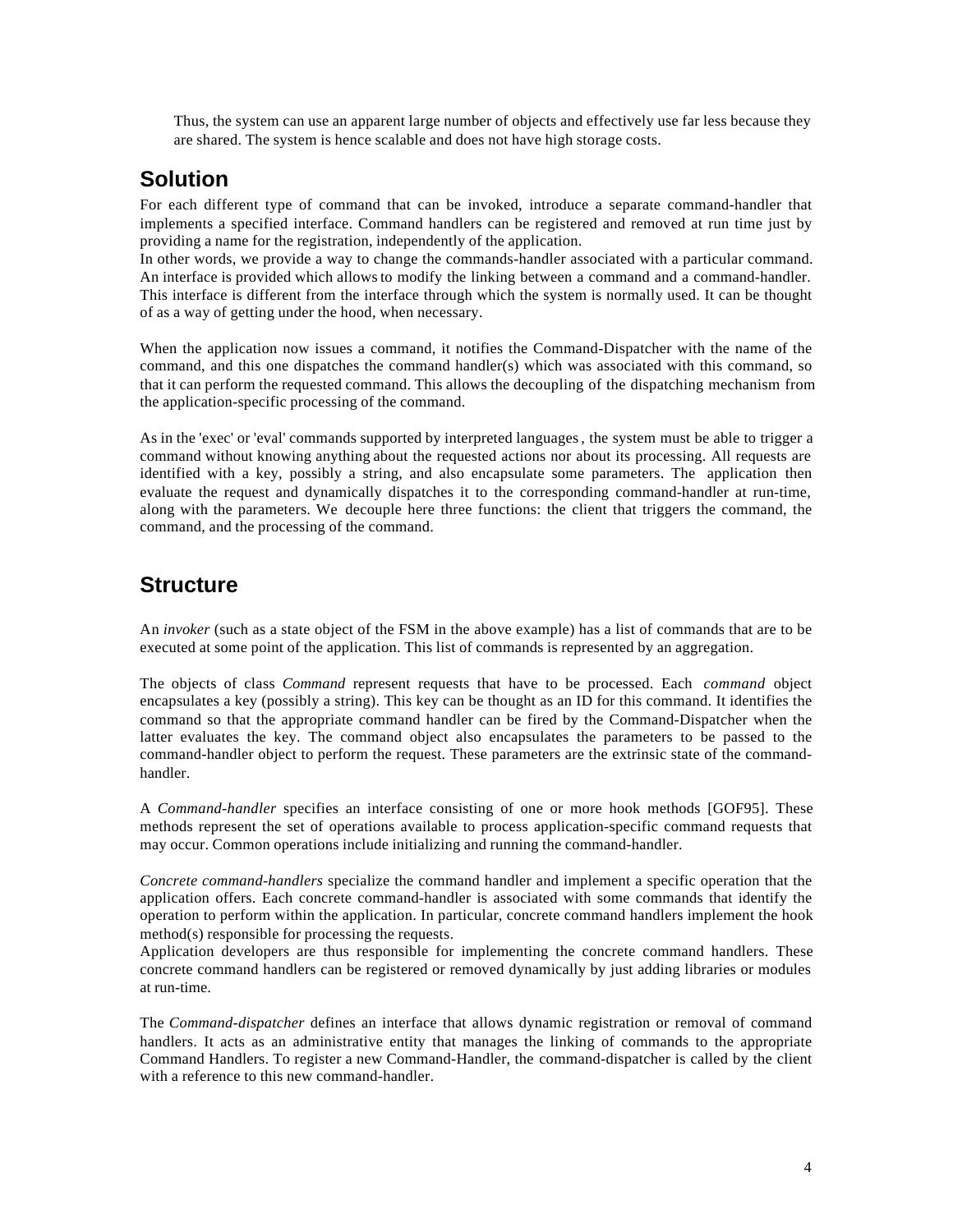The Command-dispatcher then requests to the new Command-Handler the key with which this new Command-Handler will be associated (get\_key). This key (a string, most of the time) corresponds to the Id of the command handler. From now on, the command handler is activated, and will be fired if a command with the same name (key) is requested to the command-dispatcher.

The Command-dispatcher is a kind of repository to store all the (key, Command Handler) pairs. When the command-dispatcher is called with a command, it looks at the command's keys and performs a look-up in this repository. If there is a match, it dispatches the appropriate hook method on the handler to process the command. The command-dispatcher also passes parameters from the Command object to the Command-Handler. This ensures the sharing of the Command Handlers. Heavy-weight command-handlers can be therefore replaced by relatively few shared heavy-weight command-handlers once extrinsic state is removed. We end up with far fewer 'heavy-weight' objects than in the 'command pattern' approach because we store the extrinsic states in separate lightweight objects. In the AUV application, for one hundred 'set depth n' command, there will only be one shared command-handler object.

The *Client* imports a Concrete Command Handler object (for example, loads a DLL or a shared library). The client is the mechanism that registers and removes the newly created concrete command-handler object with the command dispatcher. When the client registers a new command-handler to the command dispatcher, this latter one asks the new command handler for its key. The command-dispatcher then adds the (key, command-Handler Ref) to its repository. This key will be used by the command dispatcher to know when to dispatch this particular new command handler.

The current pattern allows for concrete Command handlers to be independent and self-sufficient. Concrete command handlers are just simple functions called by the command-dispatcher, that implement the operation to perform, do some processing, and return a result, if any, to the command-dispatcher. The present pattern is therefore appropriate to execute lambda functions or firing primitives, and the concrete Command handlers do no need to know anything about the other objects of the system.

However, as in the Command pattern, you can notify a *receiver* for the action, and mix both paradigms. For example, set depth is a command that modifies the depth of the AUV and pass the new depth requirement to the sternplane controller. In this case, the concrete command handler has to specify a receiver that has knowledge to carry out the request. This reference can be stored in the command object as a parameter and is then passed at run-time to the command handler.

The structure of the participants in the Command Dispatcher Pattern is illustrated in Figure 3. The sequence diagram of Figure 4 shows the interaction between these objects. It illustrates how commands are decoupled from their processing, and how concrete command handlers can be dynamically added.

At run-time, when the invoker triggers a command, there are two possibilities:

- The invoker can pass a reference of the Command object to the command-dispatcher, as shown in Figure 4, and then the Command-dispatcher uses this object to get the key and the parameters of the action to undertake.
- Pass the data (the key and the parameters) to the command-dispatcher. In other words the invoker asks the Command object for the key and the parameters and passes everything to the Command-dispatcher, which can then dispatch the right Command Handler with the parameters. This solution might be better than the first one, for two reasons. The first one is that the first solution requires the Command object to define a more elaborate interface to its data, which couples tightly the Command-dispatcher and the Command. The second reason is in the case where Command only stores the key, or just the key and a few parameters, there is no need now to implement Command as a separate object, it can just be stored as an attribute of the invoker object to save space.

The extrinsic data requirements will determine the best technique, as long as consistency is maintained.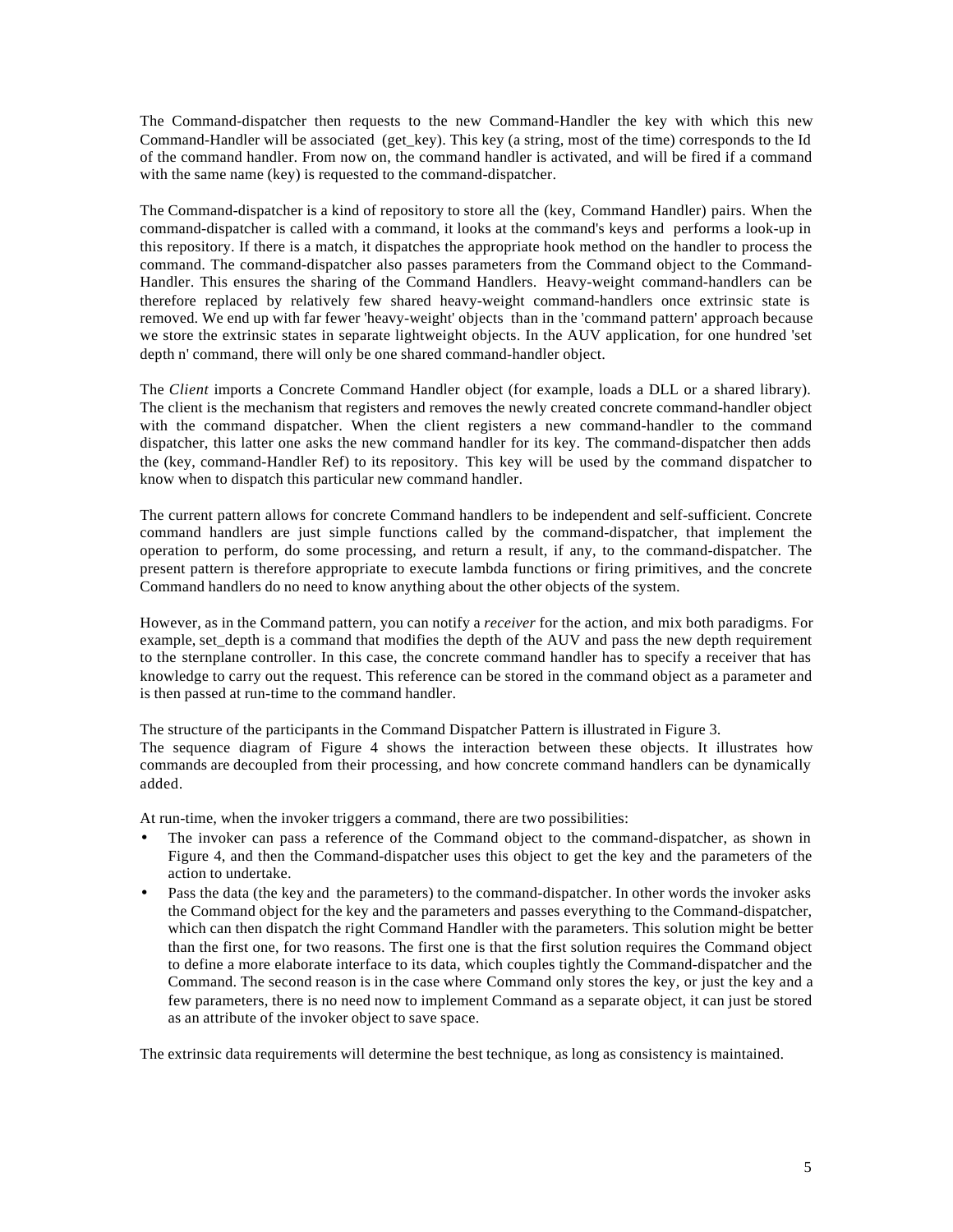

**Figure 3**: Class Diagram for Command Dispatcher Pattern.



**Figure 4**: Sequence diagram for Command Dispatcher.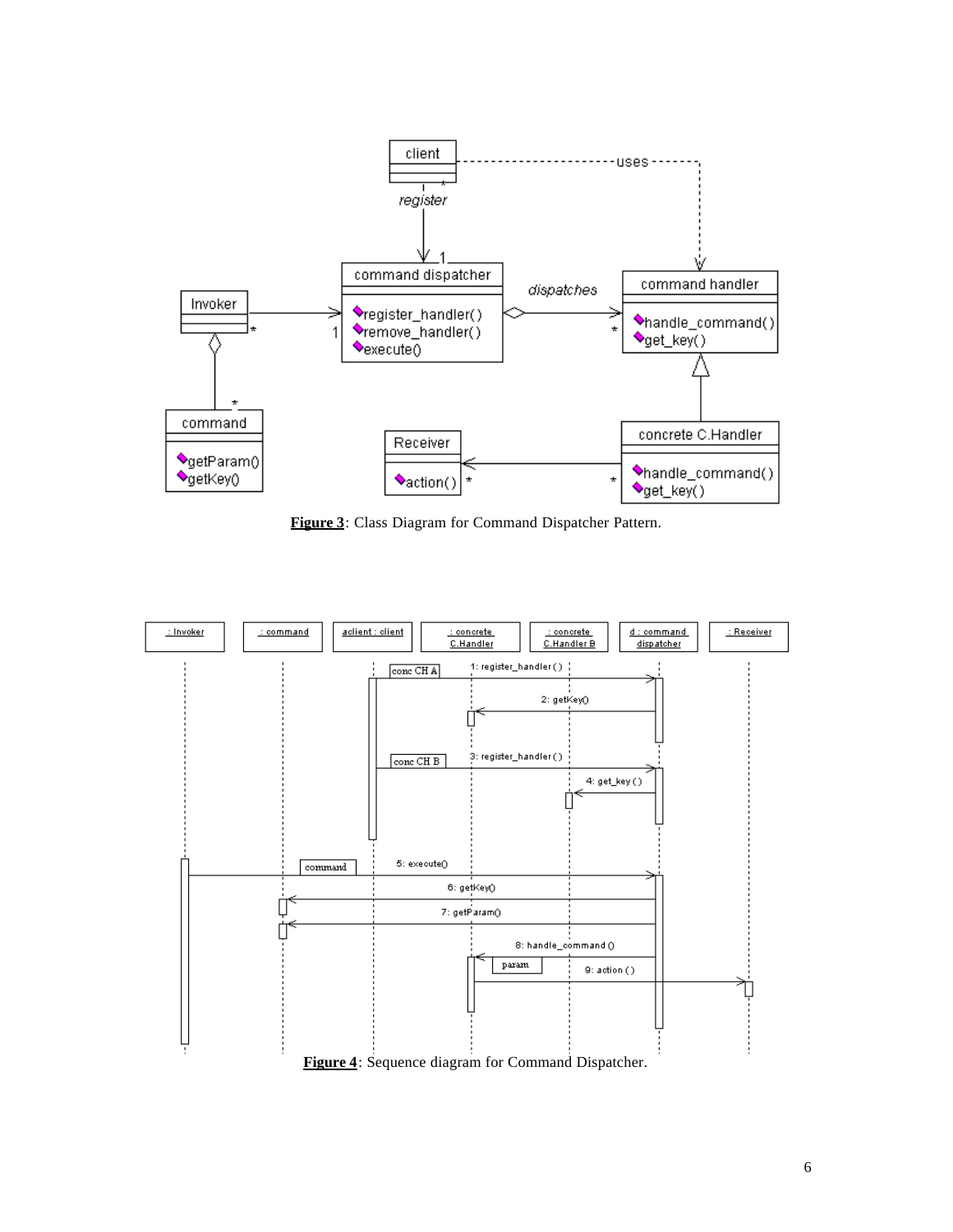## **Consequences**

### *Benefits*

#### Flexibility/ dynamics:

One of the advantages of this design is that it is very flexible. The invoker object has no idea of the Command it triggers, and the command is oblivious of how the request is processed. The way objects interact changes frequently so the objects have to be expressed such that, in order to minimize coupling, they do not reference each other explicitly, but by name. We bind a name to the command Handler. The command Handler to which this name refers can be changed at run-time. When you trigger function\_foo, the command-dispatcher runs the precise object to which the name "function\_foo" refers at the time.

Thus, this pattern increases the flexibility of applications by enabling their services to be added, modified or configured at any point in time. To create a new Command handler, one has just to conform to some specifications, and to implement operations defined in the Command Handler interface.

#### **Sharing**

As in the Flyweight pattern [GOF95], we make a distinction between intrinsic and extrinsic state of the command handler. Intrinsic state is stored in the Command Handler object: they are all the parameters that are independent of the Command Handler context, thus making it sharable. Extrinsic state (i.e.: '3' in "set depth 3') are the particular parameters for this command, which vary on a command basis, and therefore can't be shared. Extrinsic state can be stored in the Command Object, which has far smaller storage requirements. Storing this information externally to each Command Handler is far more efficient than storing it internally, which would require having multiple large Command Handler objects, in which only a few parameters may vary. Objects are shared, so they are not instantiated directly by the invoker.

#### Security

The extra level of indirection may be used to support security enforcement [Sum97]. The Command Dispatcher can check whether the invoker of a command has the right to execute this command. Often, dynamic addition of services and dynamic configuration is undesirable due to security restrictions. This pattern can be easily extended so that the command-dispatcher can check the rights of the invoker before undertaking the request.

### *Drawbacks*

#### Invalid commands

Some invoked commands may not have been registered with the command dispatcher. The command dispatcher might have to return an error signal or just ignore the request. Another issue happens when a request cannot be satisfied due to violation of security constraints.

#### Naming

Object handlers should be registered with meaningful names. Good names provide insight into the purpose and design of a system, reveal its inner workings. The key with which a command handler is registered in the Command Dispatcher object should be an Intention Revealing Selector name, and should describe what the method is trying to accomplish.

#### Lack of determinism.

The pattern makes it hard to determine the behavior of a command handler until run-time. For real-time systems, such as the AUV application, we have to make sure that the command handlers are short enough, in order not to exceed their periodic processing constraints, or other command-handlers will miss their deadlines and the system will not behave predictably.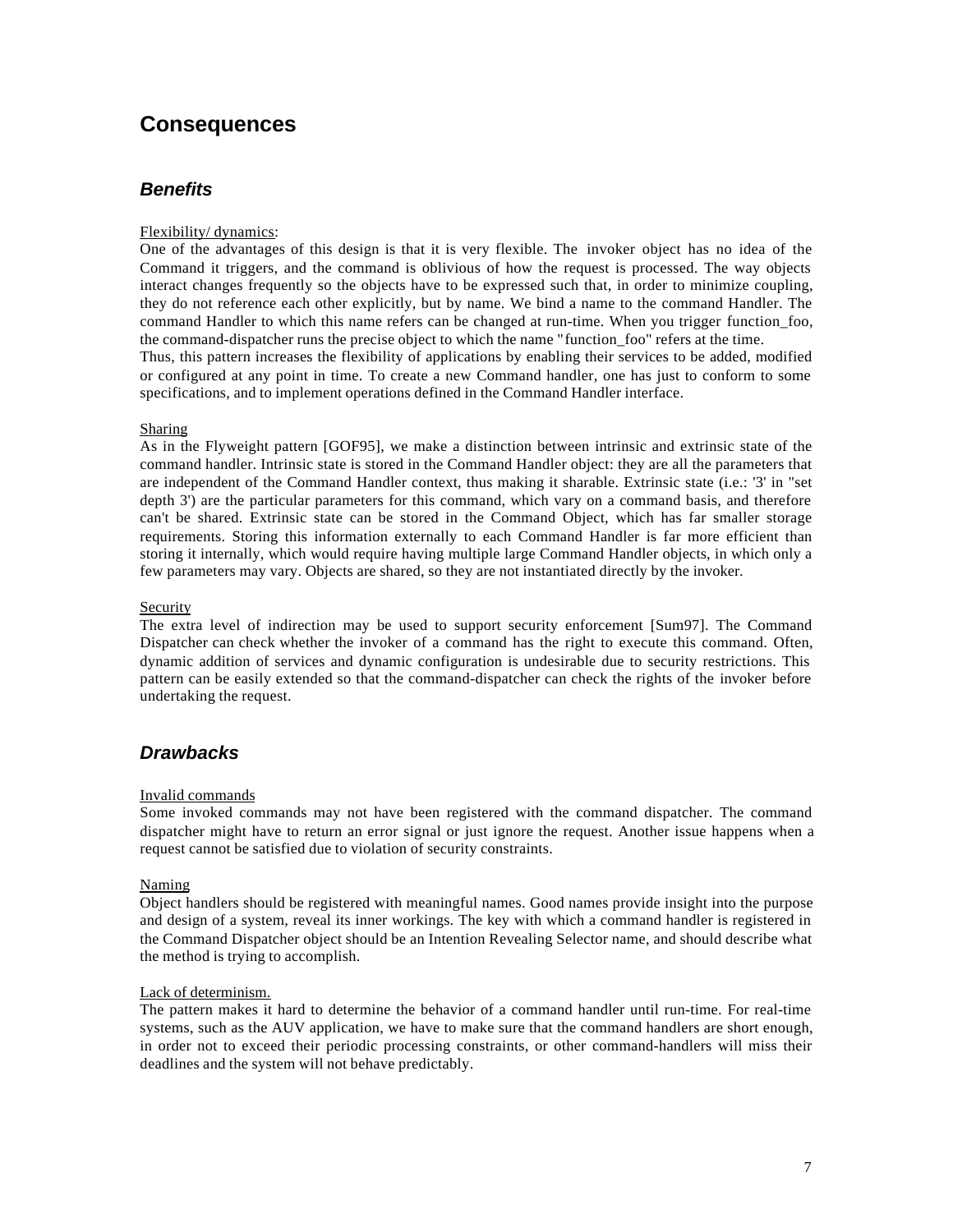#### Reliability.

In the same way, we have to make sure that newly added command handlers do not jeopardize the reliability of the system. For example, a faulty command-handler may crash, thereby corrupting the system, the shared memory in our AUV system. This is particularly problematic with real time systems such as the AUV application.

#### Increased overhead

The pattern adds an extra level of indirection to execute a command, compared to the Command Pattern [GOF95]. This may be undesirable or an unnecessary overhead in time-critical applications.

### *Extensions to the basic pattern.*

We consider three possible extensions to the basic Command Dispatcher Pattern. These act in the following way:

- The Macro Command extension supports the definition of a command that is used to sequentially execute multiple primitives (multiple command-handlers, to be accurate)
- The Component Integration extension supports the dynamic binding of a component that defines several command-handlers at the same time.
- The Command handler state extension just adds some attributes to the Command handler, so that it keeps track of the latest calls.

### *Macro Commands*

Sometimes a particular command requires executing a sequence of operations. This is useful to structure a system around high-level operations built of primitives operations. Such a structure is common in information systems that support transactions.

High level operations can be described as macro commands (or composite commands) consisting of several commands. However, this approach is not the most efficient.

The problem can be modeled in a different way: we can associate a command to a composite Commandhandler (macro command-handler), that executes some other command-handlers (Figure 5). Therefore, the system complexity remains on the customized side that processes the request, and not on the side of the generic application, which do not know if the request it issued was a simple or a macro command.



**Figure 5:** Macro Command Handler

### *Component Integration*

The Command Dispatcher Pattern defines a fine granularity approach. Command handlers can be integrated dynamically one by one into the application. Often, it is more convenient to group several related command handlers in a component.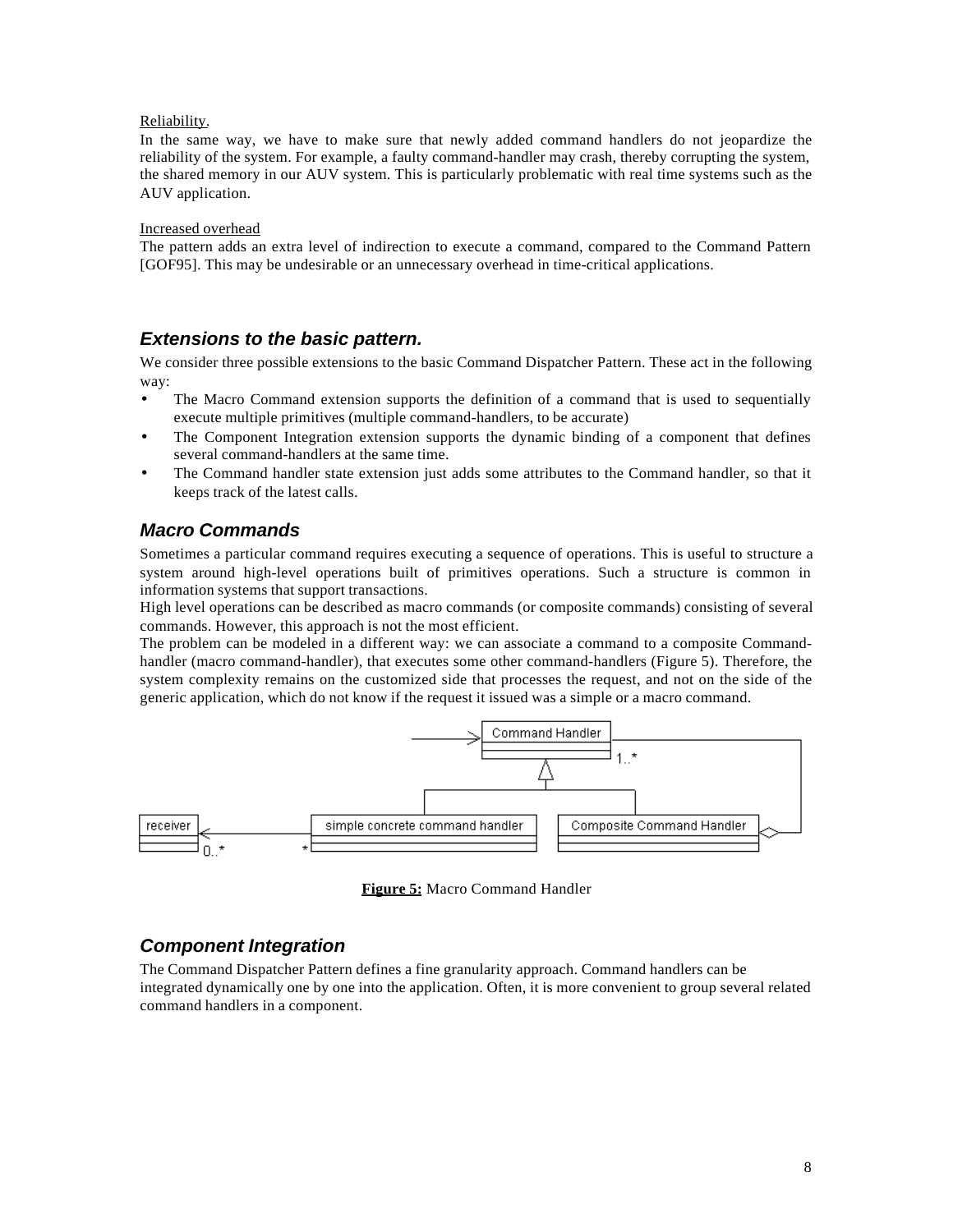### *Command Handler State*

We can add a state to the command handler, to know for example how it performed, or to store state for reversing its effects ('undo'). This is of course not applicable to real time systems, such as the AUV application, where it makes no sense to undo an operation.

## **Implementation**

Python is a 4<sup>th</sup> generation language, which is both very high level and object-oriented. As Java, it is interpreted but offers functional programming constructs and is highly dynamic. As shown below, this makes trivial the implementation of this pattern in Python.

```
my_cmd_handler = "f= lambda: sys.stdout.write('Hello World!')"
exec (my_cmd_handler)
cmd = "f()"exec(cmd) \# Hello World!
```
The first two lines define a function (which outputs the useful 'Hello World!' message) from a string, and then the two other lines evaluate another string which would perform the function call.

A problem which occurs here is that the Python interpreter is called at run-time to interpret the string, making the program very slow, which is not very convenient in a real-time system.

Thus, it would be interesting to implement the pattern using Python's object oriented features. As Python is highly dynamic and supports late binding, all Python methods are virtual in the C++ terminology, and thus there is no need to define an abstract Command Handler class.

```
class CommandHandler:
       def _call_(self, parameters):
             # ...
       def __init__(self):
              # ...
class Command:
       def __init__(self, key, params = []): # constructor
              self.key= key
              self.params = params
       def getKey(self):
              return self.key
       def getParams(self):
              return self.params
       # ...
class CommandDispatcher:
       cmdDict = { }def register_handler(self, key, cmdHandler):
              # add the new entry to the dictionary
              self.cmdDict[key]= cmdHandler
              cmdHandler.init()
       def remove_handler(self, key, cmdHandler):
              if self.cmdDict.has_key(key) and self.cmdDict[key]== cmdHandler:
                      del self.cmdDict[key]
       def execute(self, key, argument):
              if self.cmdDict.has_key(key):
```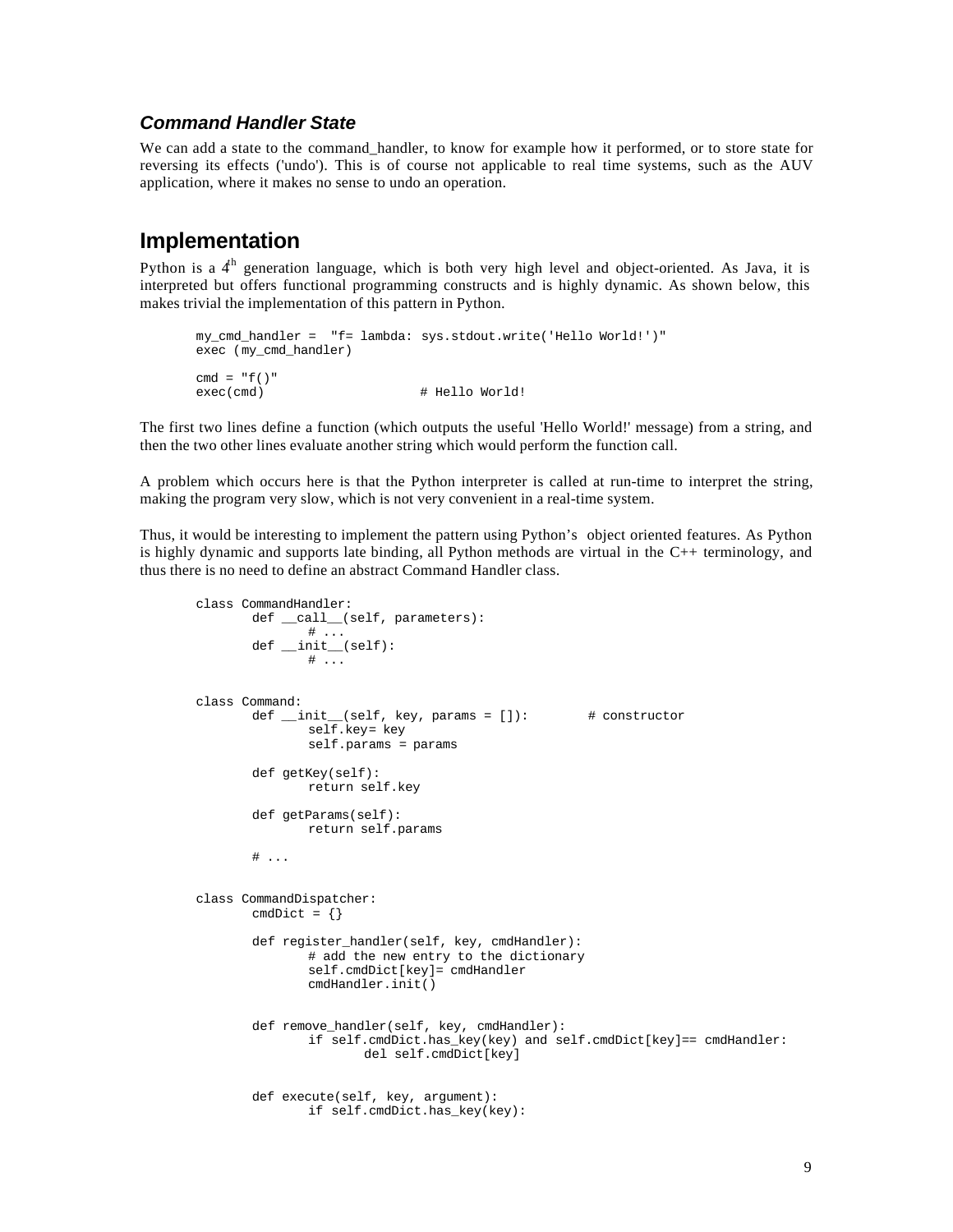# call the Command Handler self.cmdDict[key](argument) else: # no Command Handler registered for this command pass

Moreover, classes are first-class objects in Python. It is therefore possible to implement the Command Dispatcher as a factory that instantiates a command-handler object when it is used.

#### Determine the implementation of the Command handler.

As in the Reactor pattern [POSA2], a Command-handler can be either implemented as an object or as a function.

1. *Concrete Command Handler object*. In object oriented applications a common way to associate a command handler with a command is to create a command handler object. Using an object as the dispatching target makes it convenient to subclass command handlers to reuse and extend existing components. Similarly, objects make it easy to integrate some intrinsic state and methods of a service into a single component.

2. *Command Handler functions*. Another strategy for associating a command handler with a command is to register a pointer to a function with the command-dispatcher rather than an object. Using a pointer to a function as the dispatching target makes it convenient to register callbacks without having to define a new subclass that inherits from an command handler base class.

As Python is dynamically typed, it allows us to do both at the same time. In the above implementation, variable cmdHandler can either be a reference to the Command Handler object (because we used the special call method, so we can call the object like a function), or a reference to a function, or a reference to a class. As a matter of fact, functions and classes are first-class objects in Python. In the later case, the call to the Command Handler will instantiate the class, so if no Command targets a particular Command Handler, this one is not even instantiated.

In Java, you can compile a new Command Handler separately, which will gives you a new .class file. Then, to install the new Command Handler, you can copy this file in a predetermined directory. From this time, the Client object can determine that some new Command Handlers are available, and register them with the Command Dispatcher. The application will now be able to use these new command handlers, just using new Command objects built from a string.

## **Related patterns**

#### Command Pattern [GOF95]

A major difference with the command pattern is the dynamics allowed by the Command Dispatcher pattern. The Command pattern is rigid: the invoker has a direct reference to a service procedure. This constraint is inflexible or costly for some applications. The dynamic reconfiguration aspect is therefore not addressed by the Command Pattern. Conversely, the Command Dispatcher pattern separates a request for a service from its execution. New command handler objects can therefore be added on the fly and an invoker can fire them, because there is no direct link. This adds a lot of flexibility: exactly the same flexibility that we have with the APPLY command in interpreted languages. Commands Handlers can be added at run time and we can have new invocations without recompiling anything.

#### Component Configurator [POSA2]

The Component Configurator pattern allows an application to link and unlink its component implementations at run-time without having to modify, recompile, or statically relink the application. The context is the one of an application in which components must be initiated, suspended, resumed and terminated as flexibly and transparently as possible. Most of these forces are also addressed in the present pattern.